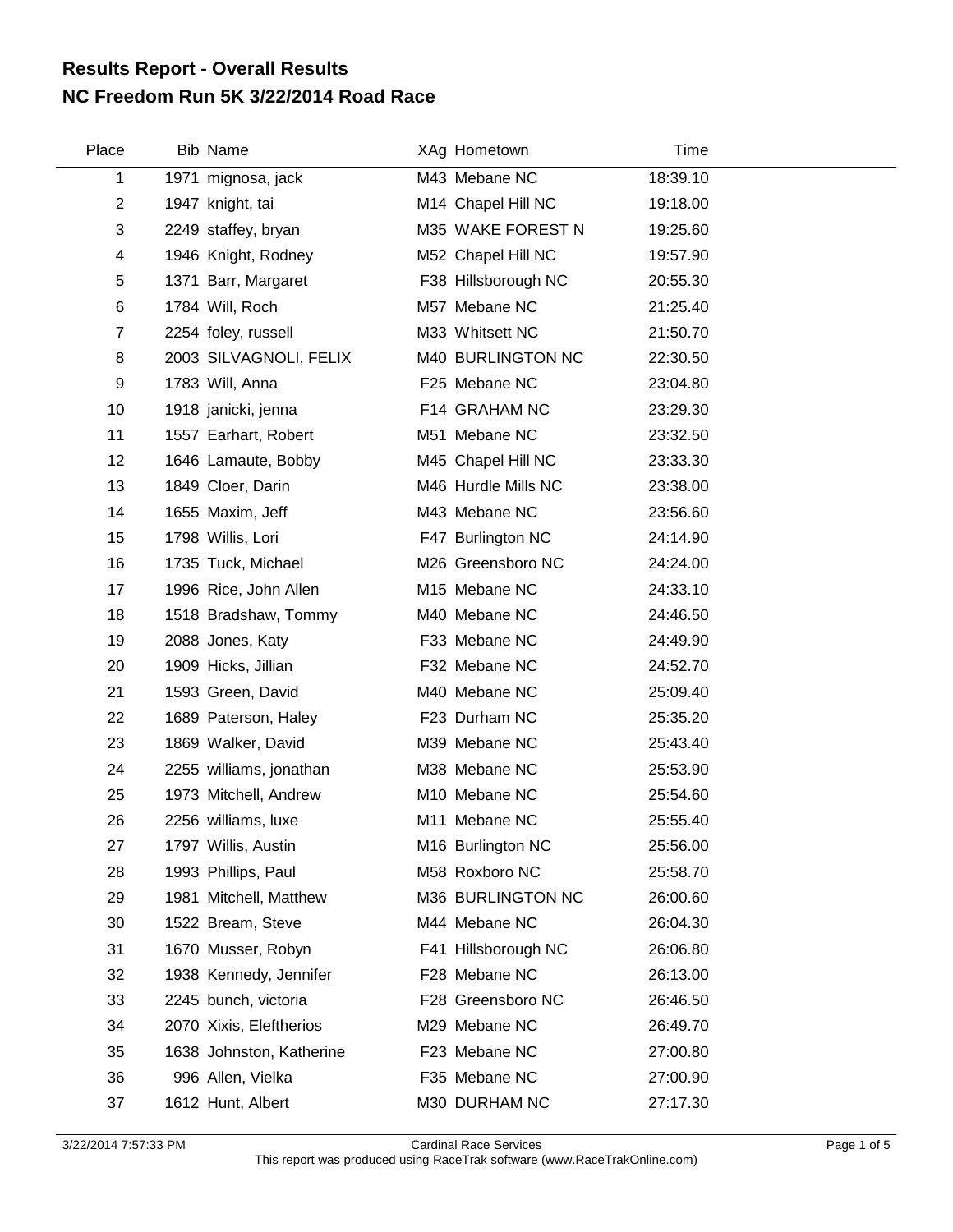| Place | Bib Name                |                | XAg Hometown        | Time     |  |
|-------|-------------------------|----------------|---------------------|----------|--|
| 38    | 1959 Macomson, Karen    |                | F59 Chapel Hill NC  | 27:18.20 |  |
| 39    | 1692 Post, April        |                | F35 Burlington NC   | 27:38.30 |  |
| 40    | 1995 Rice, Gary         |                | M53 Mebane NC       | 27:45.40 |  |
| 41    | 1939 Knight, Larry      |                | M71 Hillsborough NC | 27:46.30 |  |
| 42    | 1528 Carey, Laura       |                | F36 Mebane NC       | 27:58.20 |  |
| 43    | 1781 Wilkerson, Lauren  |                | F32 Hillsborough NC | 28:01.10 |  |
| 44    | 1652 Lawson, David      |                | M35 Summerfield NC  | 28:03.50 |  |
| 45    | 1569 Felkel, Kaitlyn    |                | F15 Greensboro NC   | 28:08.20 |  |
| 46    | 2045 Walker, Christie   |                | F39 Mebane NC       | 28:18.00 |  |
| 47    | 1603 Hicks, Tim         |                | M57 Mebane NC       | 28:18.30 |  |
| 48    | 2242 porterfield, shari |                | F50 Hillsborough NC | 28:23.10 |  |
| 49    | 1876 Dunkerton, Susan   |                | F44 Mebane NC       | 28:25.80 |  |
| 50    | 2030 Vaughn, Jennie     |                | F43 Durham NC       | 28:26.40 |  |
| 51    | 2059 bonin, lexi        | F <sub>8</sub> |                     | 28:27.50 |  |
| 52    | 1530 Carriker, Charlene |                | F51 Haw River NC    | 28:32.60 |  |
| 53    | 1685 pannell, john      |                | m50 BURLINGTON NC   | 28:43.90 |  |
| 54    | 1984 Parsons, Amy       |                | F34 Mebane NC       | 28:59.10 |  |
| 55    | 1579 Gerringer, Tammy   |                | F46 Elon NC         | 29:00.20 |  |
| 56    | 1636 Johnson, Jessica   |                | F30 Mebane NC       | 29:00.50 |  |
| 57    | 2280 Lynn, Sonya        |                | F39 Efland NC       | 29:06.00 |  |
| 58    | 2240 Shaw, Troy         |                | M45 Mebane NC       | 29:09.50 |  |
| 59    | 1667 Morrow, Wesley     |                | M21 GRAHAM NC       | 29:29.70 |  |
| 60    | 1561 Edwards, Ellen     |                | F27 Mebane NC       | 29:32.70 |  |
| 61    | 1912 hils, sara         |                | F32 Mebane NC       | 29:37.90 |  |
| 62    | 2126 Soto, Evy          |                | F26 Hillsborough NC | 29:55.00 |  |
| 63    | 2089 MATKINS, SHANNON   |                | F28 BURLINGTON NC   | 30:31.90 |  |
| 64    | 1693 Potts, Steven      |                | M32 Haw River NC    | 30:34.10 |  |
| 65    | 1855 Cloer, Sierra      |                | F20 Hurdle Mills NC | 30:46.60 |  |
| 66    | 2124 McRae, Georgia     |                | F16 Hillsborough NC | 30:46.80 |  |
| 67    | 1998 Rose, Amanda       |                | F32 Mebane NC       | 30:47.10 |  |
| 68    | 2066 Willis-McLamb, Amy |                | F36 Hillsborough NC | 31:11.50 |  |
| 69    | 1935 Johnson, Stefanie  |                | F48 GRAHAM NC       | 31:17.60 |  |
| 70    | 2092 Modlin, Candice    |                | F46 GRAHAM NC       | 31:18.40 |  |
| 71    | 1599 Guttman, Dawn      |                | F38 Mebane NC       | 31:34.20 |  |
| 72    | 1605 Hill, Chris        |                | M26 Haw River NC    | 32:16.70 |  |
| 73    | 1969 Mann, Richard      |                | M47 BURLINGTON NC   | 32:21.10 |  |
| 74    | 1631 Jarvis, Megan      |                | F23 Raleigh NC      | 32:55.80 |  |
| 75    | 1916 Holmes, Trisha     |                | F36 Mebane NC       | 33:00.50 |  |
| 76    | 2282 page, kristin      |                | F33 Mebane NC       | 33:01.60 |  |
| 77    | 1681 Pait, Allison      |                | F36 Oak Ridge NC    | 33:05.90 |  |

 $\overline{\phantom{a}}$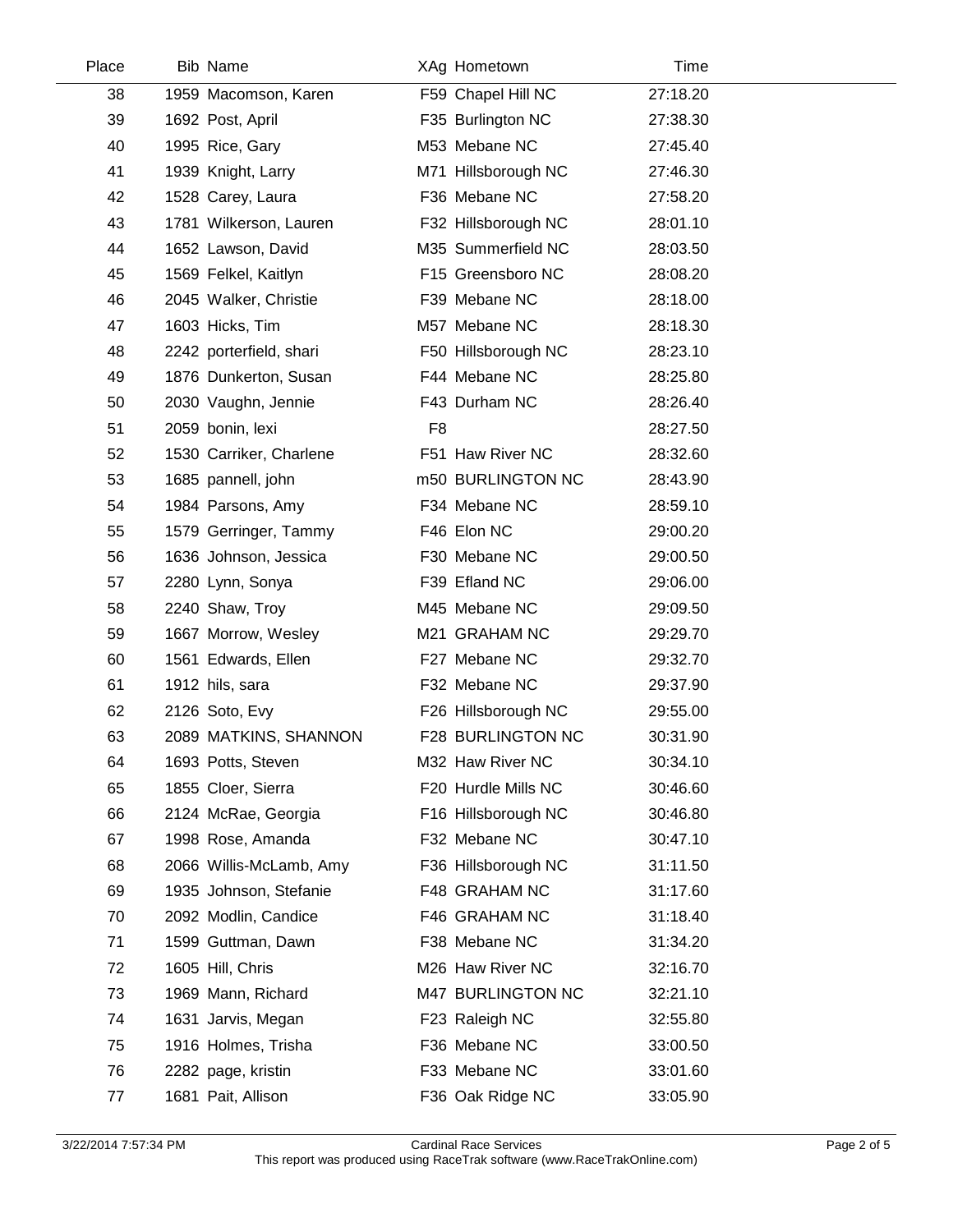| Place | <b>Bib Name</b>          |    | XAg Hometown          | Time     |  |
|-------|--------------------------|----|-----------------------|----------|--|
| 78    | 1536 Clark, Catherine    |    | F37 Hillsborough NC   | 33:08.30 |  |
| 79    | 1684 Pait, Gregg         |    | M34 Oak Ridge NC      | 33:08.40 |  |
| 80    | 1851 Cloer, Kathryn      |    | F45 Hurdle Mills NC   | 33:08.70 |  |
| 81    | 2247 badstein, ashley    |    | f16 Efland NC         | 33:27.10 |  |
| 82    | 1666 Morgan, Bryant      |    | M30 BURLINGTON NC     | 33:56.80 |  |
| 83    | 1584 Gillispie, Billy    |    | M38 BURLINGTON NC     | 33:57.80 |  |
| 84    | 1767 watkins, viviani    |    | F38 Mebane NC         | 33:59.40 |  |
| 85    | 1609 Hils, Erin          |    | F33 Efland NC         | 34:01.20 |  |
| 86    | 1597 Guttman, Barbara    |    | F61 Mebane NC         | 34:02.30 |  |
| 87    | 2257 Williams, Owen      |    | M11 Mebane NC         | 34:11.80 |  |
| 88    | 1811 Aulbert, Karen      |    | F44 Mebane NC         | 34:22.10 |  |
| 89    | 2049 Walker, Julia       |    | F13 Mebane NC         | 34:22.40 |  |
| 90    | 1610 Hipkins, Jason      |    | M43 greensboro NC     | 34:30.40 |  |
| 91    | 2259 Williams, Julie     |    | F40 Mebane NC         | 34:34.00 |  |
| 92    | 2064 Williams, Crystal   |    | F29 Burlington NC     | 34:36.80 |  |
| 93    | 2127 Vodila, Georgina    |    | F24 Mebane NC         | 34:44.40 |  |
| 94    | 1525 Brewer, Jacqueline  |    | F23 GRAHAM NC         | 35:27.00 |  |
| 95    | 1818 Bennett, Beatrice   |    | F42 Haw River NC      | 35:42.10 |  |
| 96    | 1740 Vereen, F.          |    | M57 Hillsborough NC   | 35:45.30 |  |
| 97    | 1691 Pieper, Joe         |    | M31 Mebane NC         | 35:49.20 |  |
| 98    | 2011 Stewart, Kim        |    | F38 DURHAM NC         | 36:10.70 |  |
| 99    | 1837 Burnett, Susan      |    | F57 Roxboro NC        | 36:19.60 |  |
| 100   | 1962 Malonzo, Marlon     |    | M46 Mebane NC         | 36:47.30 |  |
| 101   | 1817 Bass, Satina        |    | F39 Mebane NC         | 37:02.90 |  |
| 102   | 2028 Turner, Dillon      |    | M15 Mebane NC         | 37:04.20 |  |
| 103   | 2027 Turner, Candace     |    | F38 Mebane NC         | 37:04.90 |  |
| 104   | 1983 ONeil, Gerry        |    | M72 Timberlake NC     | 37:07.20 |  |
| 105   | 1739 VaLeu, Tracy        |    | F43 GRAHAM NC         | 37:09.70 |  |
| 106   | 2071 Brann, Wilbur       |    | M75 Roxboro NC        | 37:18.30 |  |
| 107   | 2241 Shaw, Stephanie     |    | F41 Mebane NC         | 37:25.60 |  |
| 108   | 1999 Runestad, Pamela    |    | F35 BURLINGTON NC     | 37:33.50 |  |
| 109   | 2004 Sinnott, John       |    | M61 Virginia Beach VA | 37:43.90 |  |
| 110   | 1839 Carriker, Charley   |    | M51 Haw River NC      | 37:55.20 |  |
| 111   | 1356 Barnhart, Cassandra |    | F36 Mebane NC         | 38:36.20 |  |
| 112   | 2065 williams, landon    | M9 |                       | 39:12.60 |  |
| 113   | 1690 Penner, Wanda       |    | F50 Raeford NC        | 39:17.00 |  |
| 114   | 2274 dempsey, kathryn    |    | F57 Hillsborough NC   | 39:22.90 |  |
| 115   | 1873 Dempsey, Michael    |    | M54 Hillsborough NC   | 39:23.10 |  |
| 116   | 1547 Darling, Michelle   |    | F33 Mebane NC         | 39:31.20 |  |
| 117   | 1911 Hill, Pearlene      |    | F28 GRAHAM NC         | 39:55.50 |  |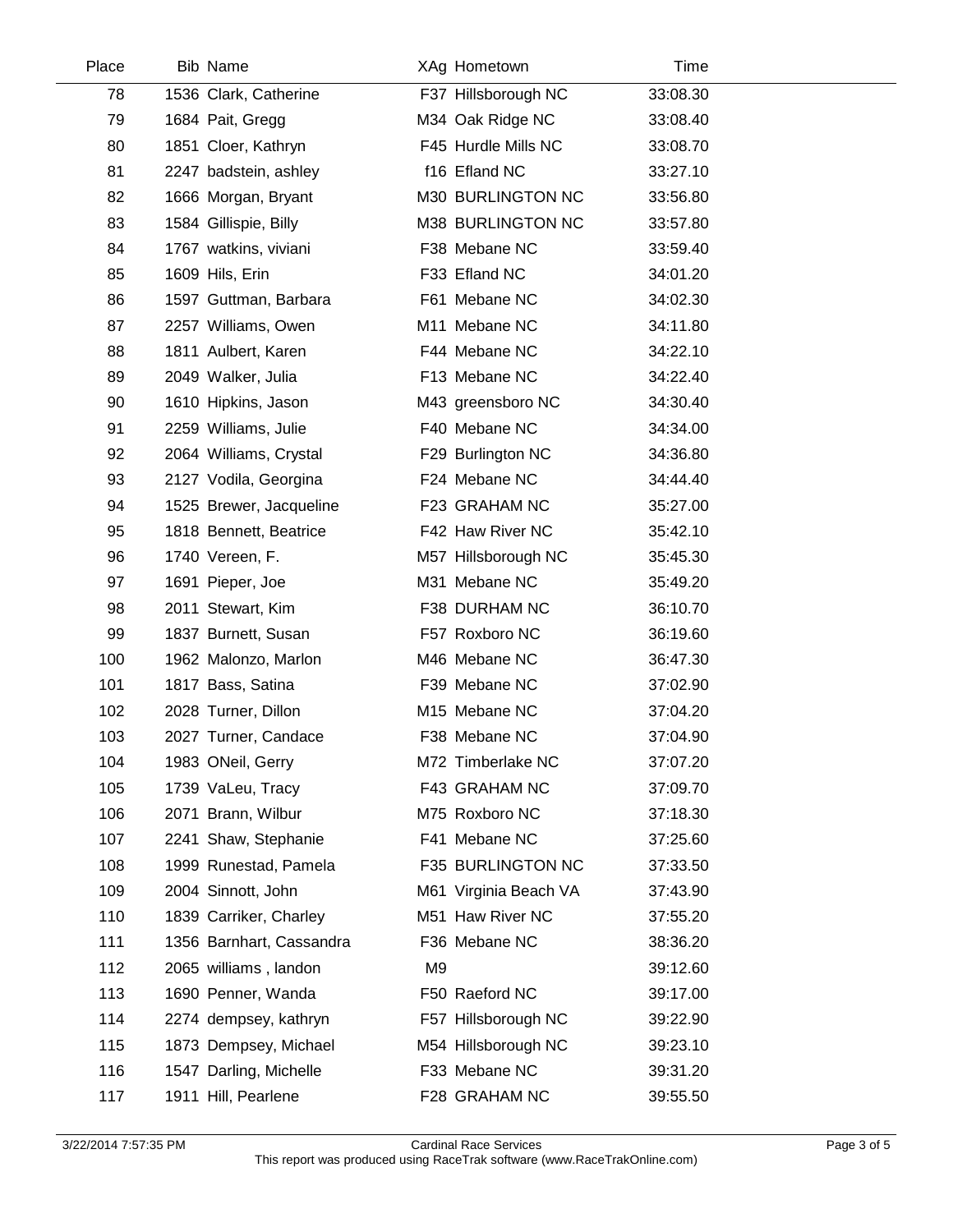| 118<br>119<br>120<br>121<br>122 | 1529 Carpenter, Nicole<br>2250 champion, julia<br>960 Allen, Sara<br>1816 Bass, Maurice<br>1376 Belle-Isle, Marc<br>2136 Winfree, Lori | F39 Durham NC<br>F57 Hillsborough NC<br>F46 GRAHAM NC<br>M35 Mebane NC | 40:24.00<br>41:01.60<br>41:11.70<br>41:12.50 |  |
|---------------------------------|----------------------------------------------------------------------------------------------------------------------------------------|------------------------------------------------------------------------|----------------------------------------------|--|
|                                 |                                                                                                                                        |                                                                        |                                              |  |
|                                 |                                                                                                                                        |                                                                        |                                              |  |
|                                 |                                                                                                                                        |                                                                        |                                              |  |
|                                 |                                                                                                                                        |                                                                        |                                              |  |
|                                 |                                                                                                                                        | M32 Cary NC                                                            | 41:35.60                                     |  |
| 123                             |                                                                                                                                        | F31 Brown Summit NC                                                    | 41:53.20                                     |  |
| 124                             | 2072 Genier, Elizabeth                                                                                                                 | F9 Durham NC                                                           | 42:20.10                                     |  |
| 125                             | 1776 Wilkerson, Brandon                                                                                                                | M4 Hillsborough NC                                                     | 42:30.80                                     |  |
| 126                             | 2076 Genier, Jayne                                                                                                                     | F49 Durham NC                                                          | 42:31.60                                     |  |
| 127                             | 2052 Warren, Linda                                                                                                                     | F53 Burlington NC                                                      | 42:44.90                                     |  |
| 128                             | 2120 Yarborough, Joyce                                                                                                                 | F52 Roxboro NC                                                         | 42:45.20                                     |  |
| 129                             | 1537 Colvard, Kelly                                                                                                                    | F48 Mebane NC                                                          | 42:46.60                                     |  |
| 130                             | 1678 Onusko, Jenna                                                                                                                     | F28 GRAHAM NC                                                          | 42:52.40                                     |  |
| 131                             | 1573 Felkel, Todd                                                                                                                      | M41 Greensboro NC                                                      | 42:53.20                                     |  |
| 132                             | 2098 Rimmer, Ann                                                                                                                       | F65 Roxboro NC                                                         | 42:59.40                                     |  |
| 133                             | 1882 English-Smith, Felicia                                                                                                            | F49 Mebane NC                                                          | 43:02.80                                     |  |
| 134                             | 2056 Watkins, Traval                                                                                                                   | M50 Hillsborough NC                                                    | 43:02.90                                     |  |
| 135                             | 2018 Taylor, Tonya                                                                                                                     | F51 Baltimore MD                                                       | 43:03.00                                     |  |
| 136                             | 1905 Hall, Brandelyn                                                                                                                   | F31 Greensboro NC                                                      | 43:19.10                                     |  |
| 137                             | 1987 Parsons, Evan                                                                                                                     | M29 Mebane NC                                                          | 43:42.10                                     |  |
| 138                             | 2006 Smith, Iris                                                                                                                       | F44 Mebane NC                                                          | 43:45.20                                     |  |
| 139                             | 1548 DeBeor, Christine                                                                                                                 | F64 Cary NC                                                            | 44:00.00                                     |  |
| 140                             | 1795 Williams, Russell                                                                                                                 | M31 Mebane NC                                                          | 44:01.80                                     |  |
| 141                             | 1965 Mann, Lori                                                                                                                        | F36 BURLINGTON NC                                                      | 44:04.60                                     |  |
| 142                             | 1829 Blue, Terri                                                                                                                       | F46 Hurdle Mills NC                                                    | 44:16.10                                     |  |
| 143                             | 2054 Watkins, Harriet                                                                                                                  | F49 Hillsborough NC                                                    | 44:16.30                                     |  |
| 144                             | 1751 Vereen, Florence                                                                                                                  | F58 Hillsborough NC                                                    | 45:39.40                                     |  |
| 145                             | 1521 Bradshaw, Yunhui                                                                                                                  | F36 Greensboro NC                                                      | 45:45.60                                     |  |
| 146                             | 1728 Straughan, Brittney                                                                                                               | F24 Mebane NC                                                          | 45:49.20                                     |  |
| 147                             | 1695 Reid, Brittany                                                                                                                    | F29 Mebane NC                                                          | 45:49.50                                     |  |
| 148                             | 1611 Hulford, Jill                                                                                                                     | F33 Cary NC                                                            | 46:11.40                                     |  |
| 149                             | 1630 Jackson-Clark, Robin                                                                                                              | F40 Greensboro NC                                                      | 46:12.70                                     |  |
| 150                             | 1910 Hill, Andrea                                                                                                                      | F31 Mebane NC                                                          | 46:28.20                                     |  |
| 151                             | 1791 Williams, Amy                                                                                                                     | F34 Mebane NC                                                          | 46:31.30                                     |  |
| 152                             | 2285 bernard, grace                                                                                                                    | F8 Durham NC                                                           | 46:36.10                                     |  |
| 153                             | 2284 bernard, nicole                                                                                                                   | F31 Durham NC                                                          | 46:38.40                                     |  |
| 154                             | 2287 hill, jonte                                                                                                                       | M31 Mebane NC                                                          | 47:46.70                                     |  |
| 155                             | 2244 robertson, erika                                                                                                                  | F23 Orient OH                                                          | 47:47.90                                     |  |
| 156                             | 2253 Buckner, Sherri                                                                                                                   | F52 Mebane NC                                                          | 47:49.40                                     |  |
| 157                             | 1710 Saunders, Pam                                                                                                                     | F50 Mebane NC                                                          | 47:49.50                                     |  |

 $\overline{\phantom{a}}$